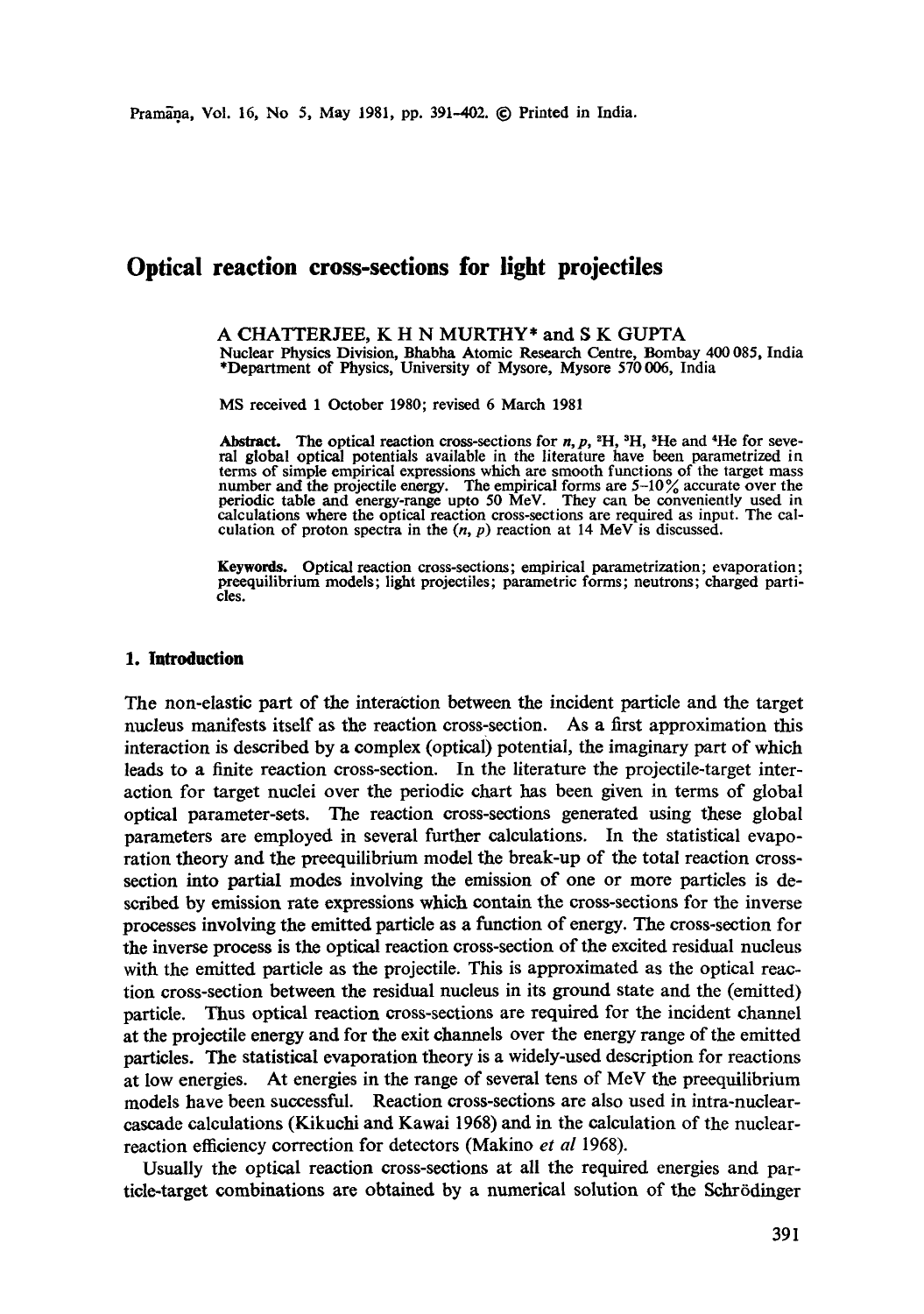equation for several partial waves. This involves a large amount of computation time. Also, where more than one global optical potential appears in the literature for the same projectile it is quite laborious to repeat the calculations for each of the sets to see the effect on the final results.

In this work the optical reaction cross-sections for *n*,  $p$ , <sup>2</sup>H, <sup>3</sup>H, <sup>3</sup>He and <sup>4</sup>He are directly parametrized in a simple form. The parametrization predicts the optical reaction cross-sections for nuclei over the periodic table and energies upto 50 MeV. In the energy space these empirical forms are simple polynomials and consequently the emission-rate expressions (using simple forms for the level density) are integrable over the spectrum of final states in a closed form. This work can be considered as a major improvement over an earlier parametrization (Dostrovsky *et al*  1959) where the continuum model cross-sections (Blatt and Weisskopf 1952; Shapiro 1953) were the input. A preliminary report of the present work has been given earlier (Chatterjee and Gupta 1978b, Murthy *et al* 1979a, b).

In §2 the global optical model potentials considered in this work are discussed. The parametric forms which describe the reaction cross-section generated by these potentials are described in §3. The parametrization of Dostrovsky *et al* (1959) is also compared. The application of the empirical expressions in statistical model calculations is discussed in §4.

## **2. Optical model potential**

The form of the optical potential is (Perey and Perey 1974),

$$
U(r, E) = -U_N(r, E) + V_c(r) + U_{so}(r),
$$
\n(1)

where  $V_c$  is the Coulomb potential due to a uniformly-charged sphere with radius  $r_c$ ,  $U_{so}$  is the spin-orbit potential and  $U_N$  is the complex central potential taken as,

$$
U_N(r, E) = V_R(E)f(x_R) + i [W_V(E)f(x_V) + W_S(E)g(x_S)],
$$
 (2)

where 
$$
f(x_R) = [1 + \exp(x_R)]^{-1}
$$
 with  $x_R = (r - r_R A^{1/3})/a_R$ 

$$
g(x_S) = -4 \frac{d}{dx_S} f(x_S)
$$
 (Woods-Saxon derivative)  
or exp  $(-x_S^2)$  (Gaussian).

Here  $x_V$  and  $x_S$  are defined in the same manner with appropriate radius parameters  $r_S$ ,  $r_V$  and diffuseness paramers  $a_S$ ,  $a_V$ . The spin-orbit potential  $U_{\text{so}}$ is, given by,

$$
U_{\rm SO}(r) = \lambda_{\pi}^2 \left( \mathbf{I} \cdot \boldsymbol{\sigma} \right) \frac{1}{r} \frac{d}{dr} f(x_{\rm SO}) \ V_{\rm SO}.
$$
 (3)

Using this form of the potential several extensive analyses of differential elastic, nolarization and reaction cross-section data have been carried out by various workers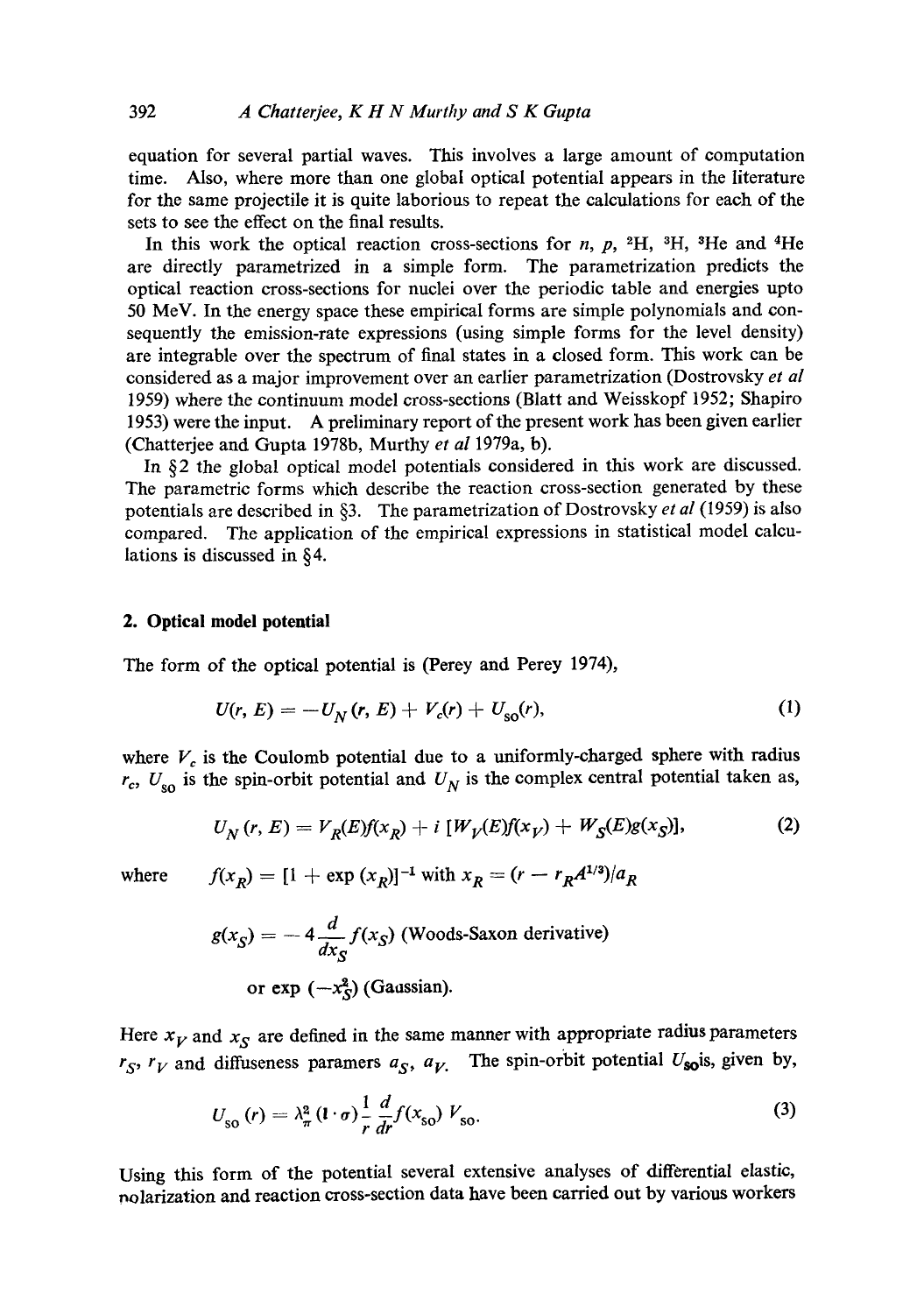resulting in global parameter sets. For neutrons the global set of Wilmore and Hodgson (1964) can be considered to be the most useful one. This is the local equivalent version of the non-local potential of Perey and Buck (1962). The potential of Becchetti and Greenless (1969) both for protons and neutrons are also well-known. We have also included the optical potentials of Mani *et al* (1963) both for protons and neutrons since the tables using these sets are~often used. For protons the parameter-sets of Perey (1963) and Menet *et al* (1971) are also considered. For other projectiles the parameter-sets used are those of Lohr and Haeberli (1974) and Schwandt and Haeberli (1969) for deuterons; and Beechetti and Greenlees  $(1971)$  for  ${}^{3}H$  and  ${}^{3}He$ . For alpha particles there does not exist a clear-cut global phenomenological parameter set. Here the cross-sections listed in Huizenga and Igo's (1961) table were used directly in fitting the parametric forms.

#### **3. Parametric forms for the reaction cross-section**

Using the global optical potential parameters described above, the code SCAT (Smith 1969) was used to generate the reaction cross-sections for the projectiles  $n$ ,  $p, ^{2}H, ^{3}H$  and <sup>3</sup>He from 1-50 MeV for 23 nuclei in the mass range 20-214. For <sup>4</sup>He the reaction cross-sections over an energy range 2-46 MeV and mass range 20-206 were taken from the existing tabulation (Huizenga and Igo 1961). The parameters of the empirical forms were determined by a fit to these cross-sections.

#### *3.1 Neutrons*

For energy dependence in the case of neutrons the optical reaction cross-section  $\sigma_p$ (in millibarns) is written as,

$$
\sigma_R = \lambda \epsilon + \mu + \nu/\epsilon, \tag{4}
$$

where  $\lambda$ ,  $\mu$ ,  $\nu$  are mass-dependent parameters and  $\epsilon$  is the neutron laboratory energy in MeV. The addition of the linear term  $\lambda \epsilon$  greatly improves the fit as compared to the parametric form of Dostrovsky *et al* (1959). Separating out the energy dependence as in (4), the dependence of  $\lambda$ ,  $\mu$ ,  $\nu$  on target mass number A, was obtained empirically as,

$$
\lambda = \lambda_0 A^{-1/3} + \lambda_1
$$
  
\n
$$
\mu = \mu_0 A^{1/3} + \mu_1 A^{2/3},
$$
  
\n
$$
\nu = \nu_0 A^{4/3} + \nu_1 A^{2/3} + \nu_2.
$$
\n(5)

The seven parameters  $\lambda_0$  through  $\nu_2$  were determined by a linear-least-squares fit of  $\sigma_R$  and are given in table 1. A comparison of the  $\sigma_R$  predicted by the empirical parametrization and that generated from the global optical potentials for neutrons is shown in figure 1.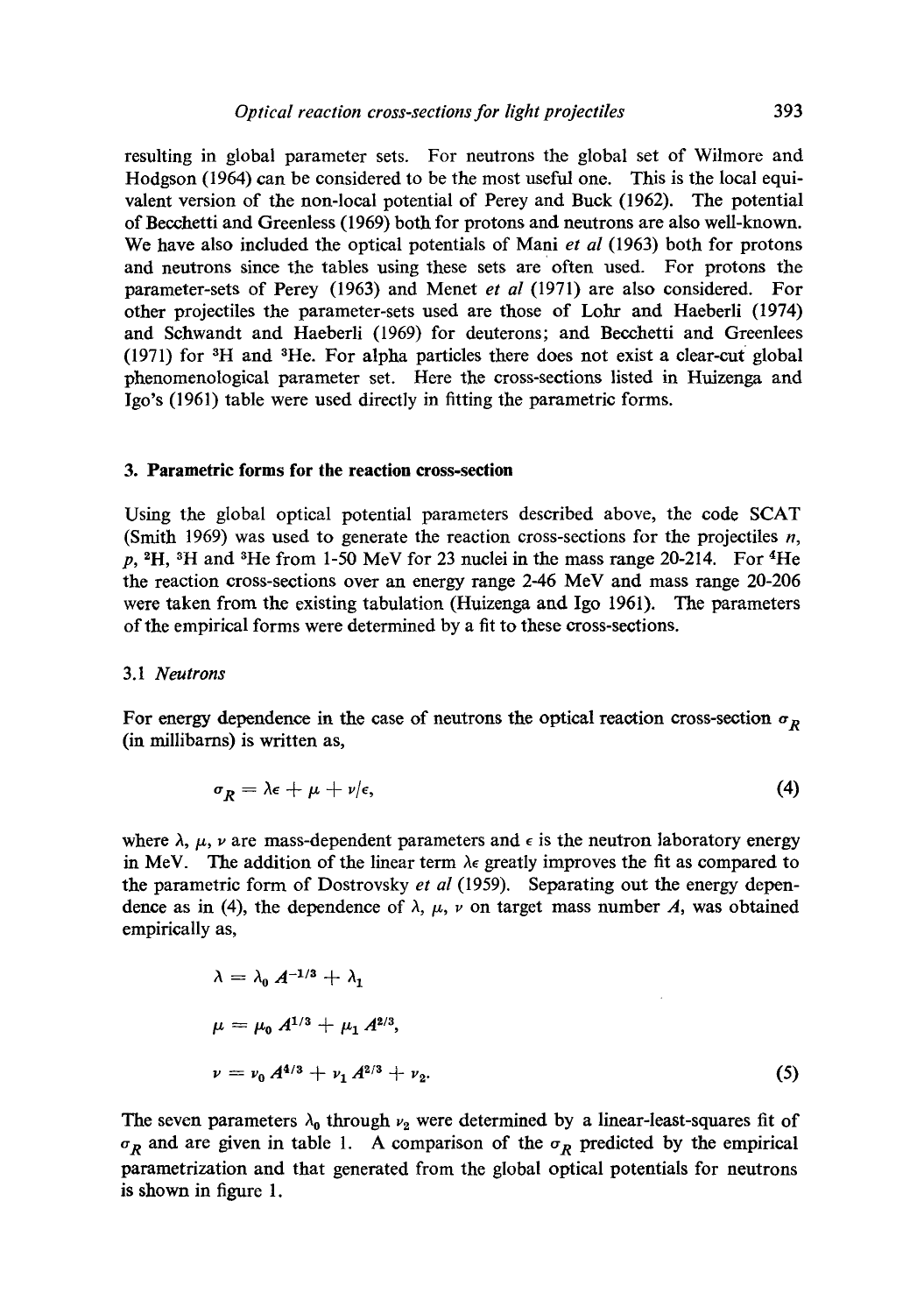|                                             | P.                               | Ď,               | $P_{2}$                                    | ⊰                                            | $\tilde{\mathcal{L}}$                       | £                                | $\ddot{a}$                      | å,                                                  | 2                                                        | p e                                                      |
|---------------------------------------------|----------------------------------|------------------|--------------------------------------------|----------------------------------------------|---------------------------------------------|----------------------------------|---------------------------------|-----------------------------------------------------|----------------------------------------------------------|----------------------------------------------------------|
| Neutrons                                    |                                  |                  |                                            |                                              |                                             |                                  |                                 |                                                     |                                                          |                                                          |
| Mani et al (1963)                           |                                  |                  |                                            |                                              |                                             |                                  |                                 |                                                     |                                                          |                                                          |
| Becchetti and Greenlees (1969)              |                                  |                  |                                            |                                              |                                             |                                  |                                 |                                                     |                                                          |                                                          |
| Wilmore and Hodgson (1964)                  |                                  |                  |                                            | 15.57<br>18.57<br>31.05                      | $-14.98$<br>$-22.93$<br>$-25.91$<br>$-$     | 297.7<br>381.7<br>155.4<br>155.5 | 30.58<br>24.31<br>53.72         | 0.323<br>SCS-0<br>O-223                             |                                                          |                                                          |
| Continuum                                   |                                  |                  |                                            |                                              |                                             |                                  |                                 |                                                     | $-47.08$<br>$-15.39$<br>$0.673$<br>$-3.534$              | 74.19<br>804.8<br>156.9                                  |
| Protons                                     |                                  |                  |                                            |                                              |                                             |                                  |                                 |                                                     |                                                          |                                                          |
| Mani et al (1963)                           |                                  |                  |                                            |                                              |                                             |                                  |                                 |                                                     |                                                          |                                                          |
| Perey (1963)                                | 12:97<br>10:53<br>15:72<br>16:99 | 533613<br>536513 | $-348.5$<br>$-414.0$<br>$+49.0$<br>$+1298$ | $0.0247$<br>0.0310<br>0.00437<br>0.0795<br>0 | $-7.01$<br>$-10.16$<br>$-16.58$<br>$-11.90$ | 30047<br>327.3<br>127.8<br>135.8 | $7.5888$<br>$0.5988$<br>$0.598$ | $330-0$<br>$323-7$<br>$273-1$<br>$306-8$<br>$215-9$ |                                                          |                                                          |
| Becchetti and Greenlees (1969)              |                                  |                  |                                            |                                              |                                             |                                  |                                 |                                                     |                                                          |                                                          |
| Menet et al (1971)                          |                                  |                  |                                            |                                              |                                             |                                  |                                 |                                                     |                                                          |                                                          |
| Continuum                                   |                                  |                  |                                            |                                              |                                             |                                  |                                 |                                                     | $-223.6$<br>$-243.4$<br>$-118.5$<br>$-115.2$<br>$-115.2$ | $-3.251$<br>$-3.037$<br>$-1.872$<br>$-0.225$<br>$-0.255$ |
| Deuterons                                   |                                  |                  |                                            |                                              |                                             |                                  |                                 |                                                     |                                                          |                                                          |
| Schwandt and Haeberli (1969)                | $-43.73$<br>$-38.21$             | 934-1<br>922-6   | 2518                                       | $-0.0761$<br>$-0.0323$                       |                                             |                                  |                                 |                                                     |                                                          |                                                          |
| Lohr and Haeberli (1974)                    |                                  |                  |                                            |                                              | $-8.83$<br>$-5.48$                          | 337-5<br>336-1<br>230-0          | <b>२३</b><br>२००                | 417-5<br>524-3<br>257-4                             | $-3530$<br>$-371.8$<br>$-198.2$                          | 5.534<br>5.924<br>2.150                                  |
| Continuum                                   |                                  |                  |                                            |                                              |                                             |                                  |                                 |                                                     |                                                          |                                                          |
| <b>Tritons</b>                              |                                  |                  |                                            |                                              |                                             |                                  |                                 |                                                     |                                                          |                                                          |
| Becchetti and Greenlees (1971)              | $-11.04$                         | 619.1            | $-2147$                                    | $-0.0426$                                    | $-10.33$                                    | 6.109                            |                                 |                                                     |                                                          |                                                          |
| Continuum                                   |                                  |                  |                                            |                                              |                                             |                                  | 0.37<br>03.9                    | 583-0<br>0-52                                       | 546.2<br>262.5                                           | 1.718<br>206.50                                          |
| He-3                                        |                                  |                  |                                            |                                              |                                             |                                  |                                 |                                                     |                                                          |                                                          |
| Becchetti and Greenlees (1971)<br>Continuum | 3.06                             | 278.5            | $-1389$                                    | 0-00535<br>$\circ$                           | $-11.16$<br>$\circ$                         | 555-5<br>203-1                   | 0-53                            | 687.4<br>448.6                                      | $-476.3$<br>$-207.9$                                     | 0.509                                                    |
| $He-4$                                      |                                  |                  |                                            |                                              |                                             |                                  |                                 |                                                     |                                                          |                                                          |
| Huizenga and Igo (1961)                     | 10.95                            | 85.2             | 1146                                       | $0.0643$ .                                   | $-13.96$                                    | 781.2<br>189-2                   | $0.29$<br>$0.54$                | -304-7<br>408-5                                     | $-470.0$<br>-204.5                                       | $-8.580$                                                 |
| Continuum                                   |                                  |                  |                                            |                                              |                                             |                                  |                                 |                                                     |                                                          |                                                          |

394

# A Chatterjee, K H N Murthy and S K Gupta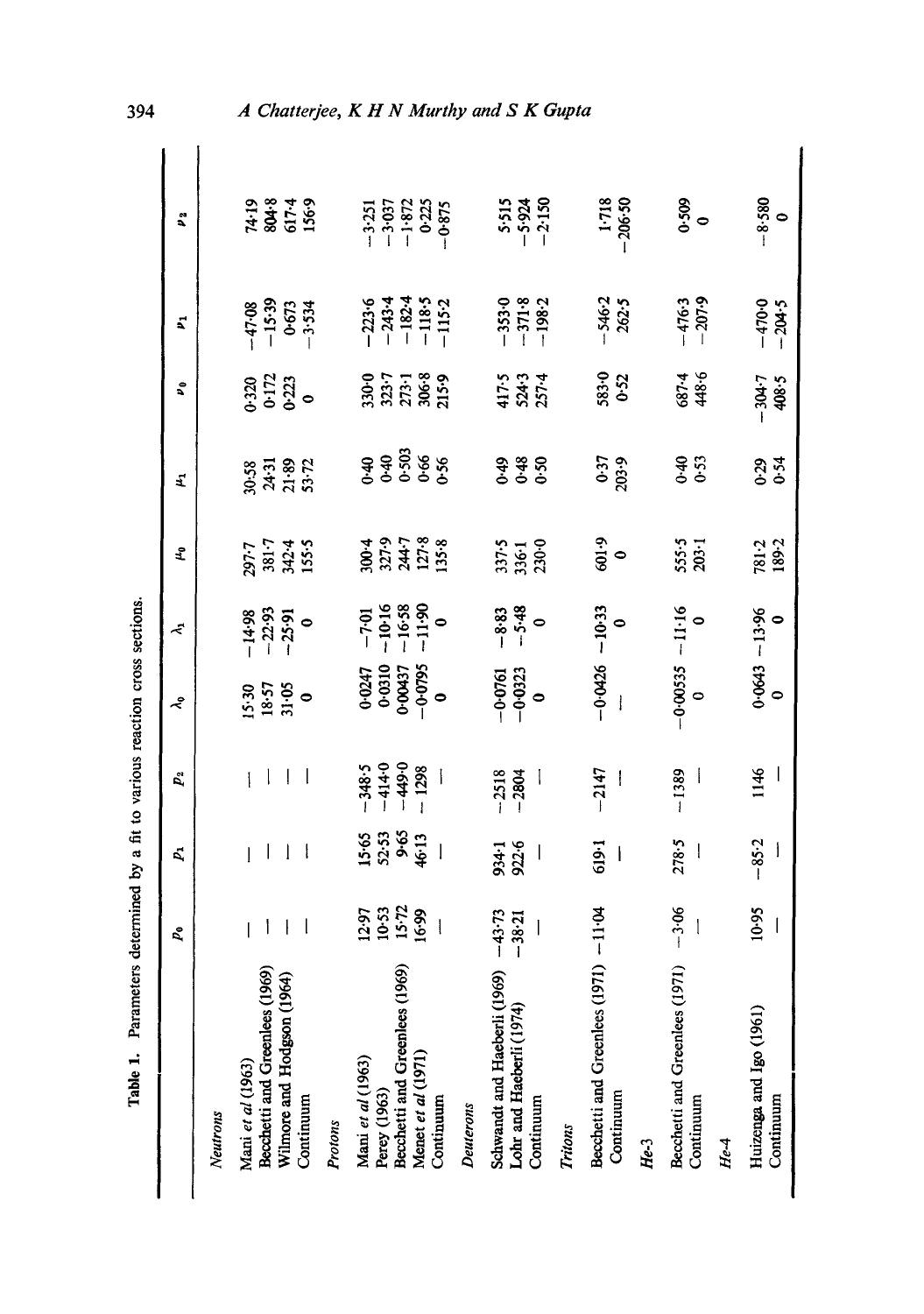

Figure 1. Comparison of the neutron optical reaction cross-sections (solid curve) with the predictions of the empirical formula (dotted curve) as a function of the target mass  $\Lambda$  for the global potentials of (a) Wilmore and Hodgson (1964) (b) Mani *et al* (1963) and (c) Becchetti and Greenlees (1969) curves indicate the lab. energy in MeV. For the sake of clarity some of the curves have been displaced as indicated.

## 3.2 *Charged particles*

For charged particles an adequate description of the energy dependence of  $\sigma_R$  and particularly the rapid fall below the Coulomb barrier was obtained by using an energy dependence as in (4) above the Coulomb barrier,  $E_c$  and a quadratic energy dependence,

$$
\sigma_R = p\epsilon^2 + q\epsilon + r \quad \text{(mb)}, \tag{6}
$$

for  $\epsilon < E_c$ . Here  $E_c$  is taken as,

$$
E_c = 1.44 \, zZ/(1.5 \, A^{1/3} + \delta) \quad (\text{MeV}), \tag{7}
$$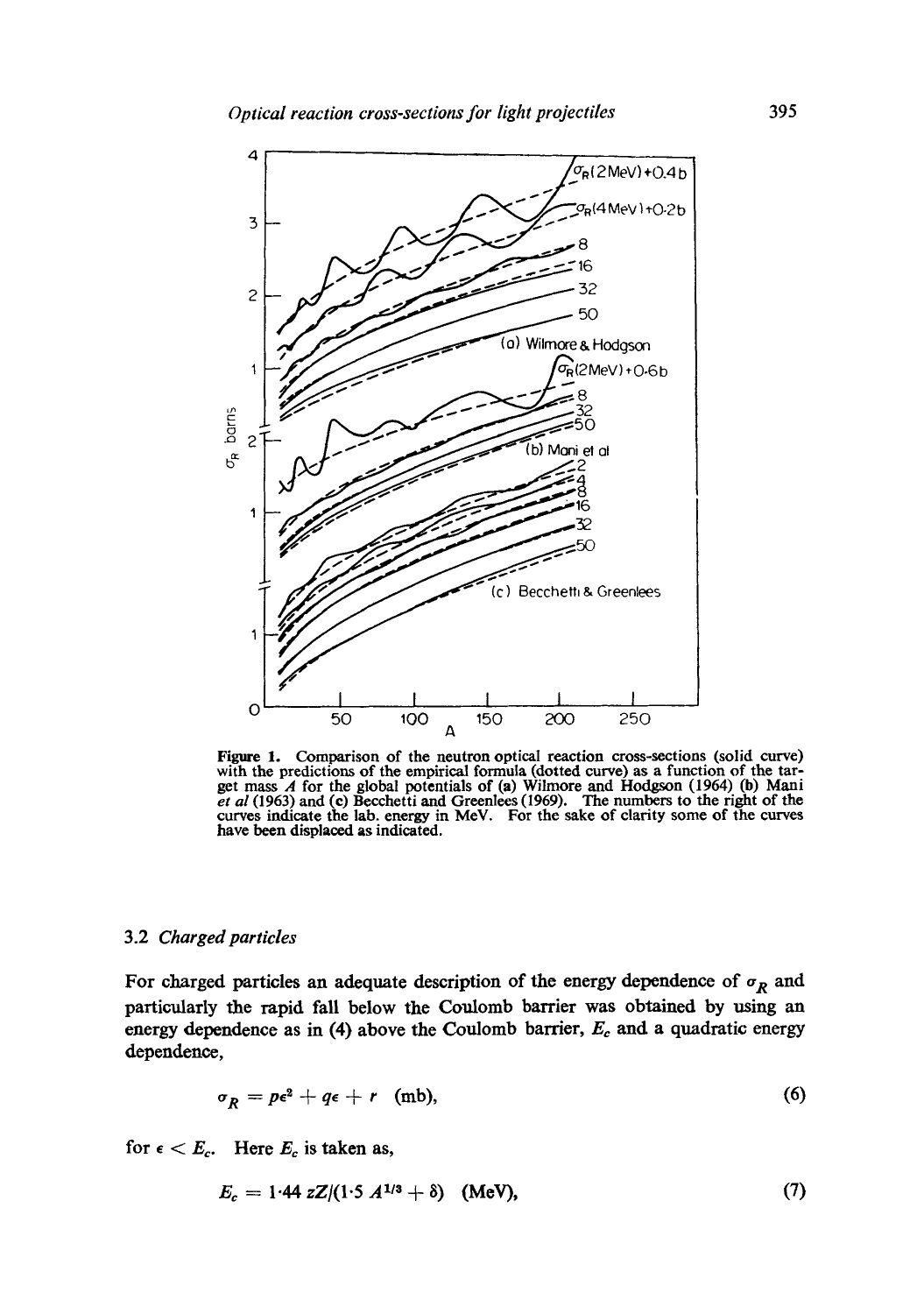where  $z$  and  $\overline{z}$  are the charge numbers of the projectile and target respectively and  $\delta = 0$  for protons and 1.2 for the other charged projectiles. Matching expressions (4) and (6) for their value and derivative at  $\epsilon = E_c$ , q and r can be eliminated,

$$
q = \lambda - \nu/E_c^2 - 2 p E_c,
$$
  

$$
r = \mu + 2 \nu/E_c + p E_c^2,
$$
 (8)

and  $\sigma_R$  is expressed over the full energy domain as,

$$
\sigma_R = p \left( \epsilon - \xi \right)^2 + \lambda \epsilon + \mu + \nu \left( 2 - \epsilon/\xi \right) / \xi, \tag{9}
$$

where

$$
\xi = \max (\epsilon, E_c).
$$

Here the parameters p and v play a dominant role in the description of  $\sigma_R$  below the Coulomb barrier and were parametrized in terms of  $E_c$ . The other parameters  $\lambda$ and  $\mu$  were parametrized in terms of the target mass number A. The following parametrization was found successful,

$$
p = p_0 + p_1/E_c + p_2/E_c^2,
$$
  
\n
$$
\lambda = \lambda_0 A + \lambda_1,
$$
  
\n
$$
\mu = \mu_0 A^{\mu_1},
$$
  
\n
$$
\nu = A^{\mu_1} [\nu_0 + \nu_1 E_c + \nu_2 E_c^2].
$$
\n(10)

The parameters  $p_0$  through  $v_2$  were determined by a least squares fit to the optical cross-sections  $\sigma_R$  for various global parameter sets for the projectiles, p, <sup>2</sup>H, <sup>3</sup>H, <sup>3</sup>He and <sup>4</sup>He.' In the fitting process  $\mu_1$  is the only non-linear parameter. Its value was obtained by a search in small steps while the other parameters were determined by a linear-least-squares code. Using these 10 parameters the mass number and energy dependence of  $\sigma_R$  is adequately described. The success of the parametrization is illustrated in figures 2 and 3. The values of the parameters for all these projectiles and various optical potential parameter sets are given in table 1.

Equation (9) predicts unphysical or negative values of  $\sigma_R$  over a small domain  $0 < \epsilon < E_0$ . In using (9),  $\sigma_R$  should be set to zero in this domain. The energy  $E_0$  can be determined from the roots  $\epsilon_1$ ,  $\epsilon_2$  of the quadratic equation,  $p\epsilon^2 + q\epsilon + r = 0$ , aS,

$$
E_0 = \max (\epsilon_1, \epsilon_2) \qquad (p > 0),
$$
  
=  $\min (\epsilon_1, \epsilon_2) \qquad (p < 0),$  (11)

where  $E_0$  is zero when expression (11) is negative.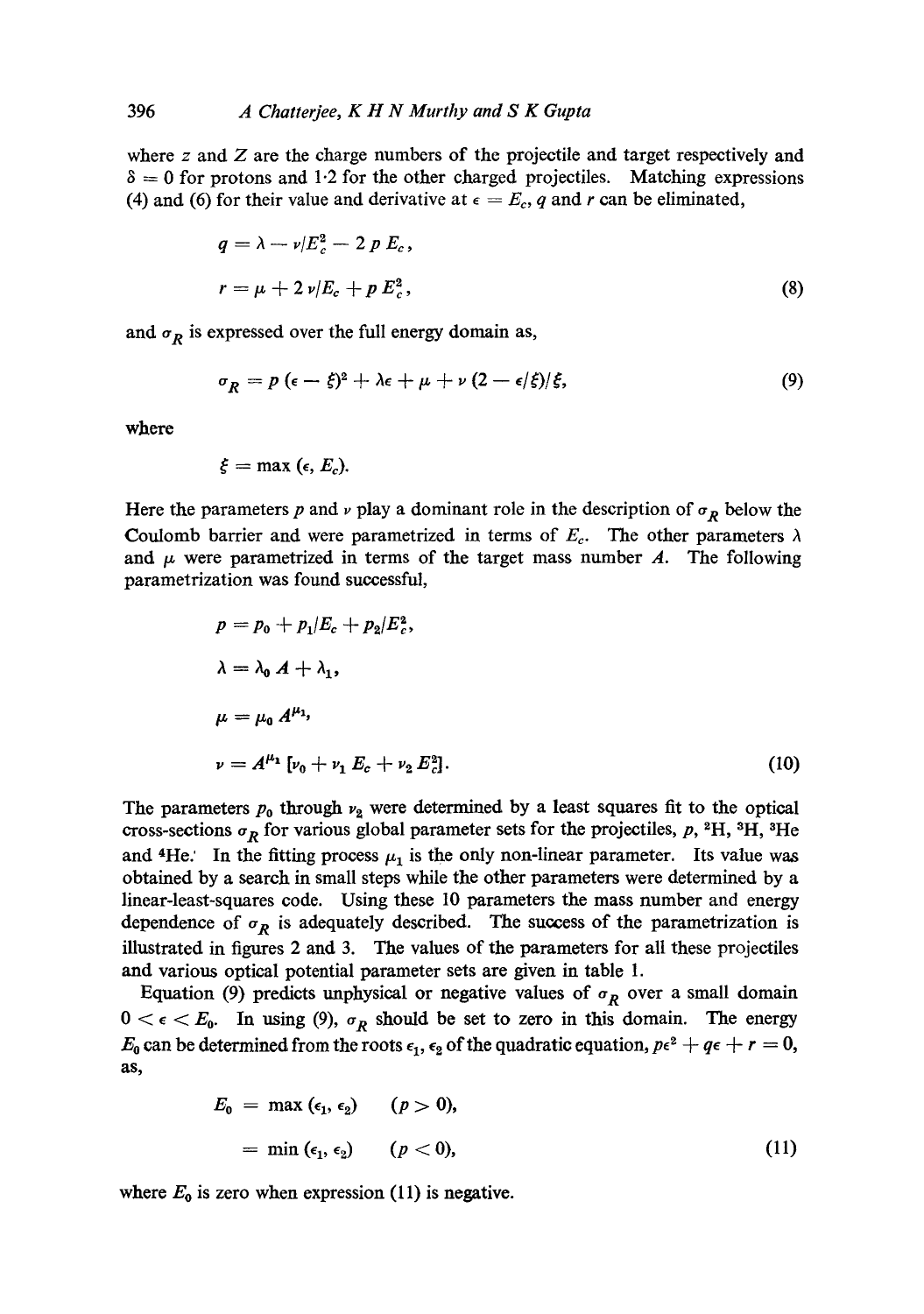

Figure 2. Comparison of the proton optical reaction cross-sections (solid curve) with the predictions of the empirical formula (dotted curve) as a function of the target mass A for the global potentials of (a) Becchetti and Greenlees (1969) (b) Menet *et al* (1971) (c) Percy (1963) and (d) Mani *et al* (1963). The numbers on the curves indicate the lab. energy in MeV.

# 3.3 *Comparison with the earlier parametrization*

The parametrization of Dostrovsky *et al* (1959) is similar to (4) but does not include the linear term in  $\epsilon$  for neutrons as well as for charged particles. Their parameters were determined by a fit to the continuum model cross-sections. The continuum model corresponds to an optical model which has an infinitely absorbing square-well potential. The parameters of the optical model incorporating a finitely absorbing diffuse potential, are obtained from the analysis of a large amount of scattering data and are therefore more realistic than the continuum model.

The parameters of Dostrovsky *et al* (1959) for neutrons are included in table 1. For charged particles their parameters are given for 5 nuclei. In order to facilitate a comparison, we have re-cast these parameters to have  $A$  and  $Z$  dependence similar to (10) listing the results in table 1. In this case  $\sigma_R = \mu + \nu/\epsilon$  is to be used for  $\epsilon < E_c$  as well.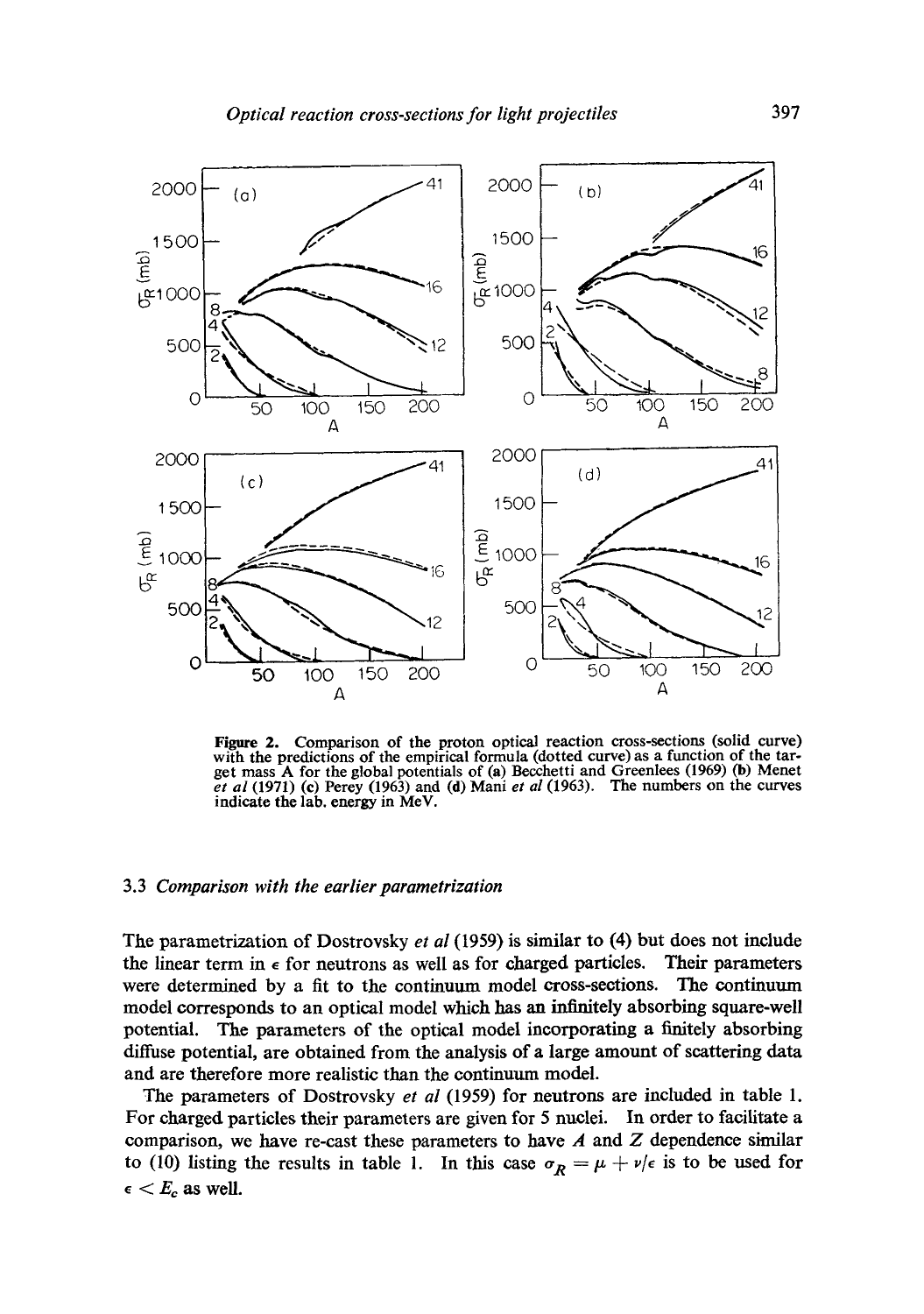

Figures 3a-d. Same as Figure 2 for  $^2H$ ,  $^3H$ ,  $^8He$  and  $^4He$ , for the global potentials of Schwandt-Haeberli (1969) for <sup>2</sup>H, Becchetti-Greenlees (1971) for <sup>3</sup>H and <sup>3</sup>He and the optical cross sections of Huizenga-Igo for 4He.

A detailed comparison of the Dostrovsky cross-sections ( $\sigma_D$ ) and the cross-section ( $\sigma_{\text{fit}}$ ) of the present parametrization is exemplified in figure 4 by plotting  $\sigma_D/\sigma_{\text{fit}}$  as a function of projectile energy for  $45$ Sc. The  $\sigma_{\text{fit}}$  values correspond to the optical potentials of Wilmore-Hodgson (1964) for neutrons, Becchetti-Greenlees (1969) for protons, Schwandt-Haeberli (1969) for deuterons, Becchetti-Greenlees (1971) for <sup>3</sup>H and <sup>3</sup>He and the cross-sections of Huizenga-Igo (1961) for <sup>4</sup>He. The combined parametrization of (4) and (6) gives a better fit to the sub-Coulomb cross-sections for charged particles, while  $\sigma_D$  goes to zero at about 0.6  $E_C$  for protons and deuterons, 0.7  $E_C$  for <sup>3</sup>H and <sup>3</sup>He and 0.8  $E_C$  for <sup>4</sup>He. For  $\epsilon > 10$  MeV,  $\sigma_D/\sigma_{\text{fit}}$  varies from 0.6 to 1.5 for the charged particles. For neutrons  $\sigma_D/\sigma_{\text{fit}}$  varies from 0.5 to 1.9. A qualitatively similar behaviour is observed for other targets as well.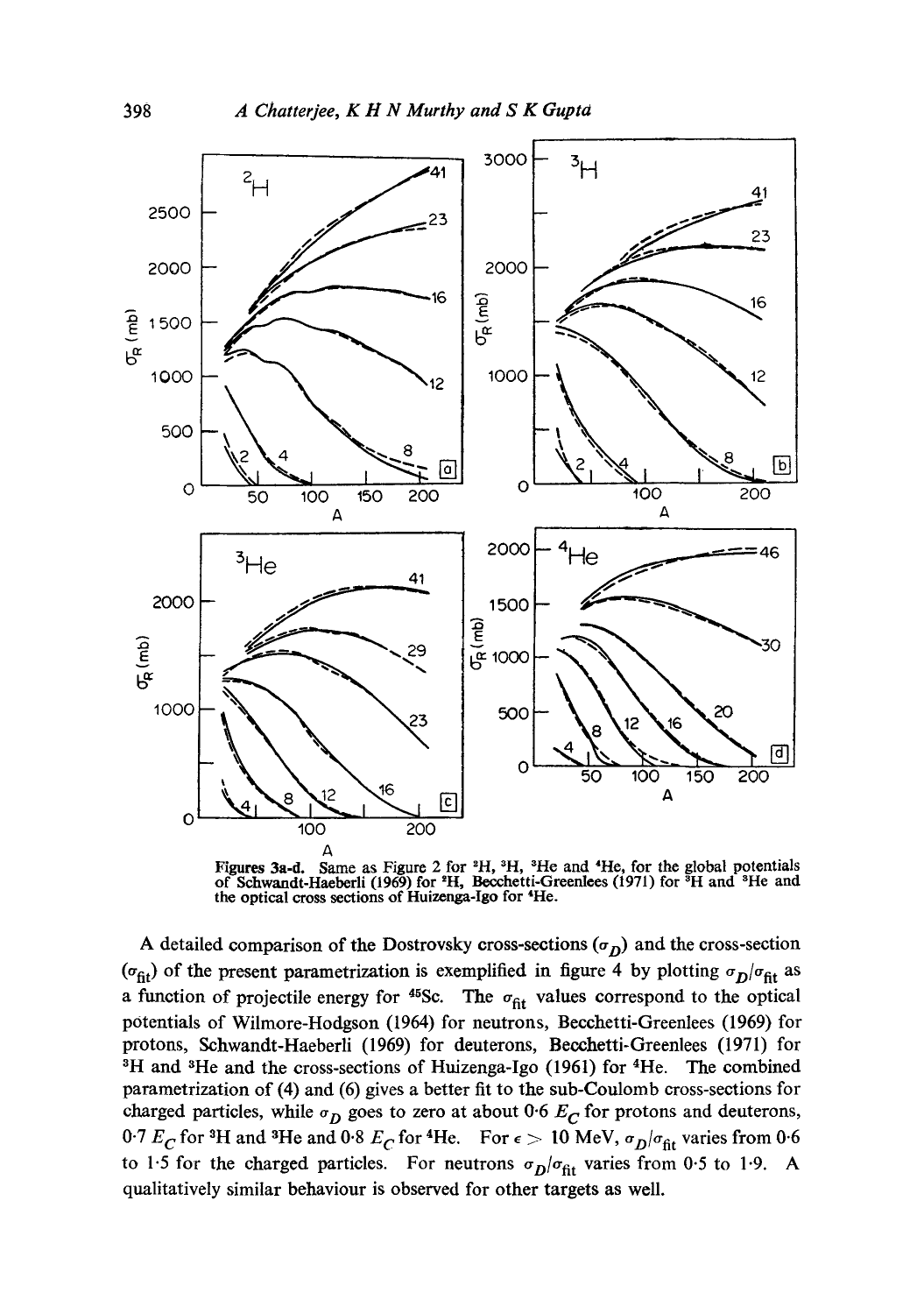

Figure 4. Ratio  $\sigma_D/\sigma_{\text{fit}}$  of the parametrized reaction cross sections  $\sigma_D$  of Dostrovsky *et al* (1959) and  $\sigma_{\text{fit}}$  of the present work for <sup>45</sup>Sc as a function of projectile energy.

## **4. Applications**

In both the statistical evaporation (Weisskopf 1937) and the preequilibrium (Blann 1975) models the differential emission rate for a particle  $x$  is,

$$
dW_x/d\epsilon = C(x, E^*) \epsilon \sigma_x(\epsilon) \rho(E-\epsilon) d\epsilon, \qquad (12)
$$

where  $C(x, E^*)$  is a constant depending upon x and the composite system excitation energy  $E^*$ ;  $E = E^* - S_x$ , where  $S_x$  is the binding energy of the particle;  $\rho$  is the level-density of the residual system; and  $\sigma_x$  is the optical reaction cross-section of x with the residual nucleus. From (12) the preequilibrium proton spectra for the (n, p) reaction at 14 MeV (figure 5) were calculated by Braga-Mareazzan *et al* (1972) using the optical cross-sections of Mani *et al* (1963). On repeating the calculation using the present parametrization of these cross-sections the predicted spectra are nearly identical, while the spectra calculated using the parametrization of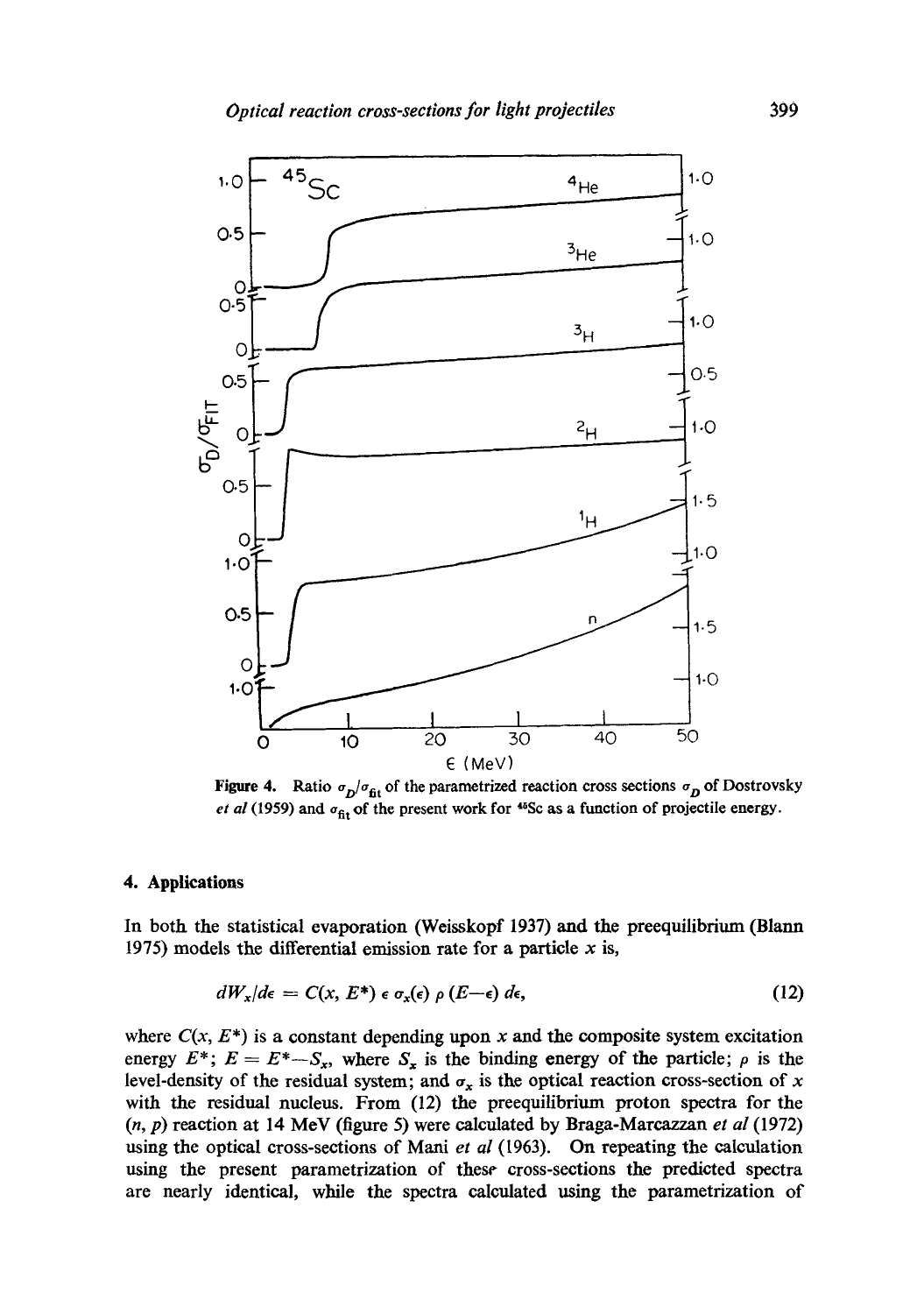

Figure 5. Proton spectra for the  $(n, p)$  reaction at 14 MeV. The solid line and experimental points are from Braga-Marcazzan *et al* (1972). The dashed and dot-<br>dashed curves are calculated using the present parametrizatio *et al* (1959) respectively. The ordinate is in arbitrary units.

Dostrovsky *et al* (1959) differ considerably. This establishes the importance of the **present parametrization.** 

Using the parametric forms  $(4)$  and  $(6)$  the emission rates,

$$
W_x = \int_0^E (dW_x/d\epsilon) \, d\epsilon
$$

can be expressed in a closed form. For the evaporation theory with a level-density (Bethe 1937),

$$
\rho(E) = \rho_0 \exp(2\sqrt{aE}),\tag{13}
$$

the emission rate is,

$$
W = \frac{C_{\rho_0}}{2a} \bigg[ \sum_{i=0}^3 \frac{(-)^i}{i! \, (4a)^i} K_i \frac{d^i}{dE^i} F(E) + \sum_{i=0}^2 \frac{(-)^i}{i! \, (4a)^i} L_i \frac{d^i}{dE^i} G(E) \bigg],\tag{14}
$$

where

$$
F(E) = pE^3 + qE^2 + rE,
$$
  
\n
$$
G(E) = \lambda E^2 + \mu E + \nu
$$
  
\n
$$
K_i = I_i \{2 [a (E - E_0)]^{1/2}\} - I_i \{2 [a (E - E_c)]^{1/2}\}
$$
  
\n
$$
L_i = I_i \{2 [a (E - E_c)]^{1/2}\} - I_i(0)
$$
  
\n
$$
I_i(x) = -(2i + 1)! e^x \sum_{r=0}^{2n+1} (-x)^r/r!
$$
 (1: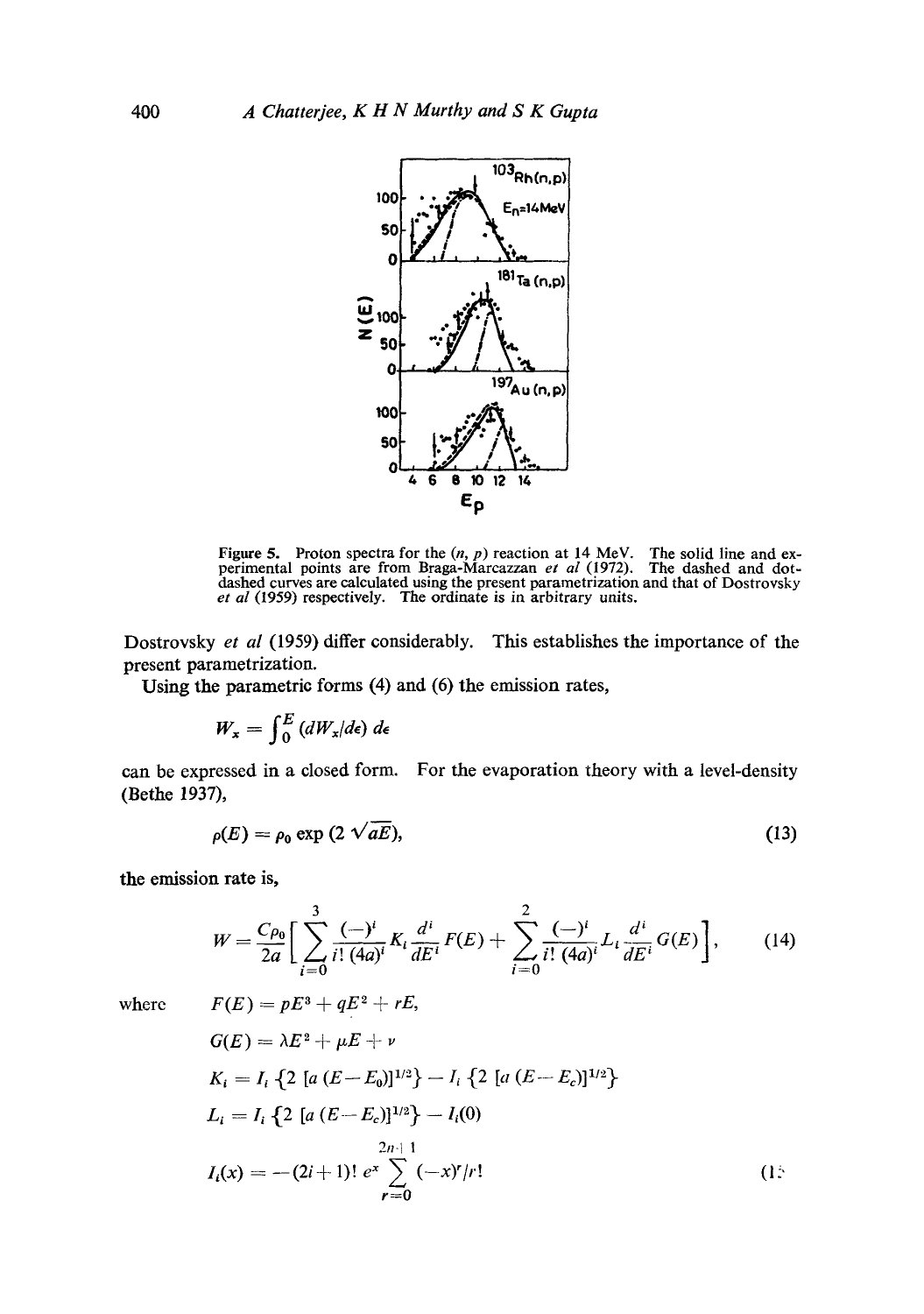For the preequilibrium model, the state density (Griffin 1966) of an *n*-exciton state with p particles and h holes  $(n = p+h)$  is,

$$
\rho(p, h, E) = g^n E^{n-1}/p! h! (n-1)!
$$
\n(16)

The emission rate is,

$$
W = \frac{C g^n}{p! \; h! \; (n-1)!} \left[ \sum_{i=0}^3 \frac{(-)^i}{i!} M_i \frac{d^i}{dE^i} F(E) + \sum_{i=0}^2 \frac{(-)^i}{i!} N_i \frac{d^i}{dE^i} G(E) \right], \tag{17}
$$

where

$$
M_{i} = J_{i} (E - E_{0}) - J_{i} (E - E_{c}),
$$
  
\n
$$
N_{i} = J_{i} (E - E_{c}) - J_{i}(0),
$$
  
\n
$$
J_{i}(x) = x^{i+n}/(i+n).
$$
\n(18)

In (14) and (17) both the first sum and  $E<sub>c</sub>$  are zero for neutron emission.

These results have been employed earlier (Chatterjee and Gupta 1978a, 1979).

### **5. Discussion**

The present parametrization of reaction cross-sections for *n*,  $p$ ,  $^{2}H$ ,  $^{3}H$ ,  $^{3}He$  and  $^{4}He$ reproduces the optical model values satisfactorily over the mass range 16-214 and energies upto 50 MeV and it is useful for applications. For neutrons the parametric form describes the gross behaviour of  $\sigma_R$  but at low energies does not reproduce its oscillations which are due to the size resonance effect. For  $\epsilon > 3$  MeV the accuracy is better than 5% except for the oscillations. For  $\epsilon < 2$  MeV the cross-sections are not well reproduced at low mass numbers for the case of Mani *et al* (1963). For protons the size resonance effect is suppressed due to the Coulomb barrier and the parametric form is accurate to 5% except at  $\epsilon \sim 4$  MeV, where it is accurate to 10%. However, in this case the cross-sections are small and do not contribute significantly in applications where an integral over a large energy domain is computed. For <sup>2</sup>H, <sup>3</sup>H, <sup>3</sup>He and <sup>4</sup>He the cross-sections are reproduced to better than  $5\%$  except for the low values of  $\sigma_R$  in the case of heavy targets at energies well below the Coulomb barrier. The present parametric form cannot be extrapolated far beyond 50 MeV due to the term linear in energy.

# **Acknowledgements**

One of the authors (KHNM) thanks Dr M K Mehta and Prof. B Sanjeevaiah for their encouragement during this work.